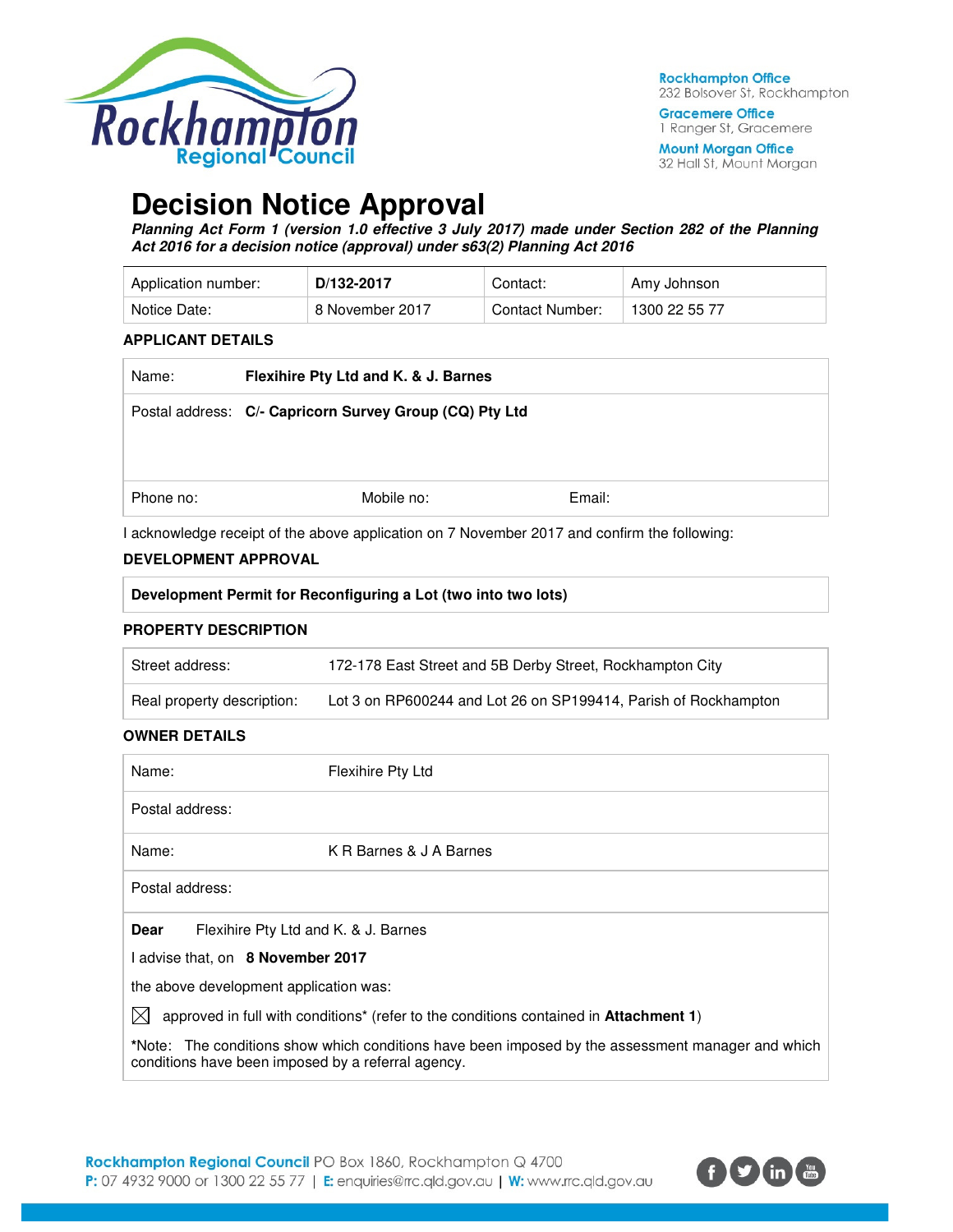### **1. DETAILS OF THE APPROVAL**

|                                                                                                                                                                            | <b>Development</b><br><b>Permit</b> | Preliminary<br>Approval |
|----------------------------------------------------------------------------------------------------------------------------------------------------------------------------|-------------------------------------|-------------------------|
| Development assessable under the planning scheme, a temporary<br>local planning instrument, a master plan or a preliminary approval<br>which includes a variation approval |                                     |                         |

### **2. CONDITIONS**

This approval is subject to the conditions in Attachment 1.

| 3. | <b>FURTHER DEVELOPMENT PERMITS REQUIRED</b> |  |
|----|---------------------------------------------|--|
|----|---------------------------------------------|--|

### **4. REFERRAL AGENCIES** NIL

### **5. THE APPROVED PLANS**

**The approved development must be completed and maintained generally in accordance with the approved drawings and documents:** 

| Drawing/report title        | Prepared by            | Date            | Reference<br>number | Revision |
|-----------------------------|------------------------|-----------------|---------------------|----------|
| <b>Reconfiguration Plan</b> | Capricorn Survey Group | 25 October 2017 | 6912-01-ROL         |          |

## **6. CURRENCY PERIOD FOR THE APPROVAL (S.85)**

The standard relevant periods stated in section 85 of Planning Act 20016 apply to each aspect of development in this approval, if not stated in the conditions of approval attached.

## **7. STATEMENT OF REASONS**

| <b>Description of the</b><br>development | The proposed development is for Reconfiguring a Lot (two into two lots)                                                                                                                                                                                                                                                                                       |  |
|------------------------------------------|---------------------------------------------------------------------------------------------------------------------------------------------------------------------------------------------------------------------------------------------------------------------------------------------------------------------------------------------------------------|--|
| <b>Assessment</b><br><b>Benchmarks</b>   | The proposed development was assessed against the following assessment<br>benchmarks:<br>Low Impact Industry Zone code<br>Reconfiguring a Lot code                                                                                                                                                                                                            |  |
| <b>Reasons for decision</b>              | The application was assessed against the assessment benchmarks under the<br>Rockhampton Region Planning Scheme 2015. A review of the application<br>demonstrates compliance with the assessment benchmarks for the<br>development. Therefore, as per section 60 (2) of the Planning Act 2016,<br>Council will approve the application, subject to conditions. |  |

### **8. RIGHTS OF APPEAL**

The rights of an applicant to appeal to a tribunal or the Planning and Environment Court against a decision about a development application are set out in chapter 6, part 1 of the Planning Act 2016. For particular applications, there may also be a right to make an application for a declaration by a tribunal (see chapter 6, part 2 of the Planning Act 2016).

### Appeal by an applicant

An applicant for a development application may appeal to the Planning and Environment Court against the following:

- the refusal of all or part of the development application
- a provision of the development approval
- the decision to give a preliminary approval when a development permit was applied for
- a deemed refusal of the development application.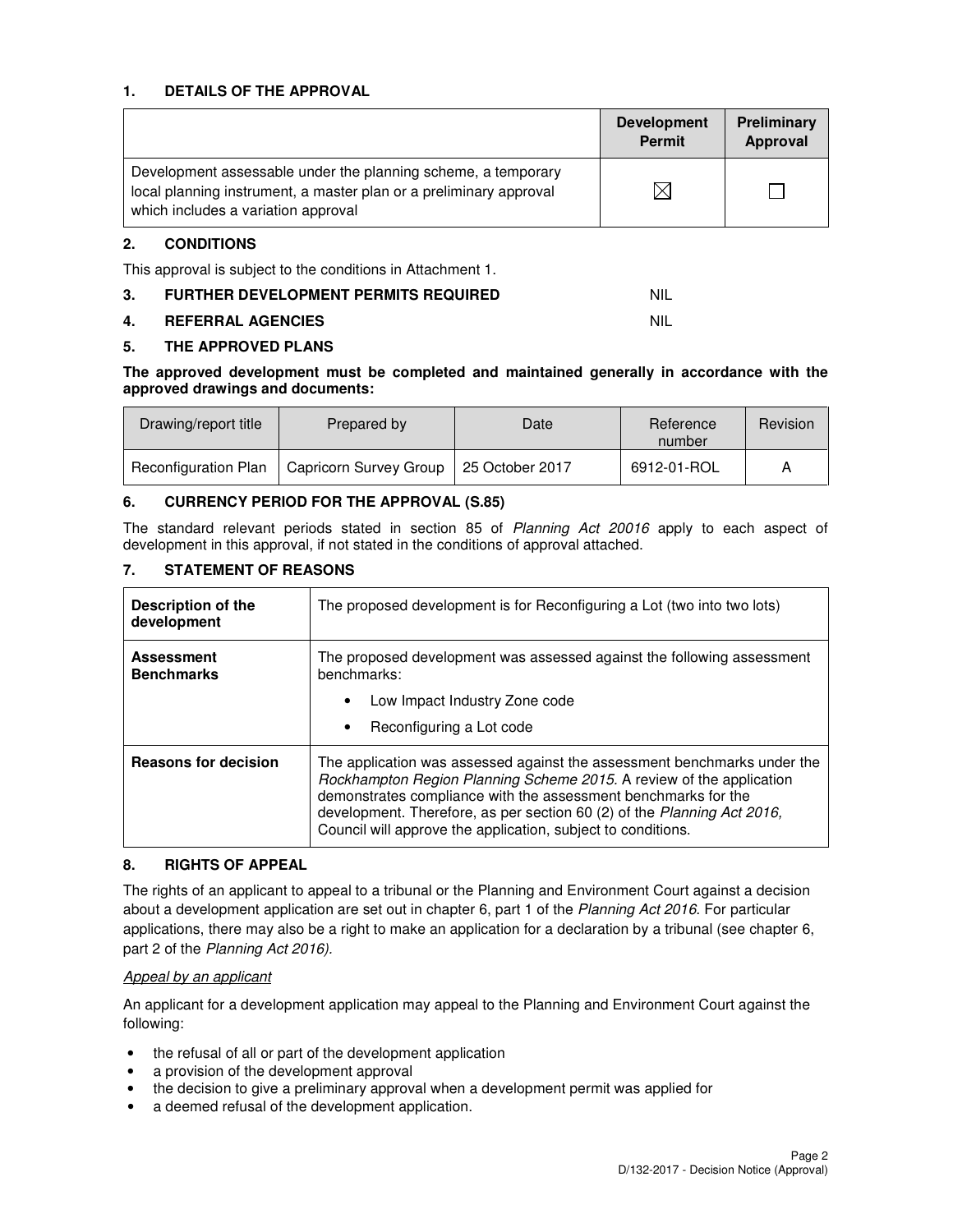An applicant may also have a right to appeal to the Development tribunal. For more information, see schedule 1 of the Planning Act 2016.

The timeframes for starting an appeal in the Planning and Environment Court are set out in section 229 of the Planning Act 2016.

**Attachment 2** is an extract from the Planning Act 2016 that sets down the applicant's appeal rights and the appeal rights of a submitter.

### **9. WHEN THE DEVELOPMENT APPROVAL TAKES EFFECT**

This development approval takes effect:

From the time the decision notice is given  $-$  if there is no submitter and the applicant does not appeal the decision to the court.

Or

When the submitter's appeal period ends – if there is a submitter and the applicant does not appeal the decision to the court.

Or

Subject to the decision of the court, when the appeal is finally decided  $-$  if an appeal is made to the court.

This approval will lapse unless substantially commenced within the above stated relevant periods (refer to sections 85 of Planning Act 2016 for further details).

### **10. ASSESSMENT MANAGER**

| Name: | Tarnya Fitzgibbon             | Signature: | Date: 8 November 2017 |
|-------|-------------------------------|------------|-----------------------|
|       | <b>COORDINATOR</b>            |            |                       |
|       | <b>DEVELOPMENT ASSESSMENT</b> |            |                       |

### **Attachment 1 – Conditions of the approval**

**Part 1 – Conditions imposed by the assessment manager** [Note: where a condition is imposed about infrastructure under Chapter 4 of the Planning Act 2016, the relevant provision of the Act under which this condition was imposed must be specified.]

### **Attachment 2—Extract on appeal rights**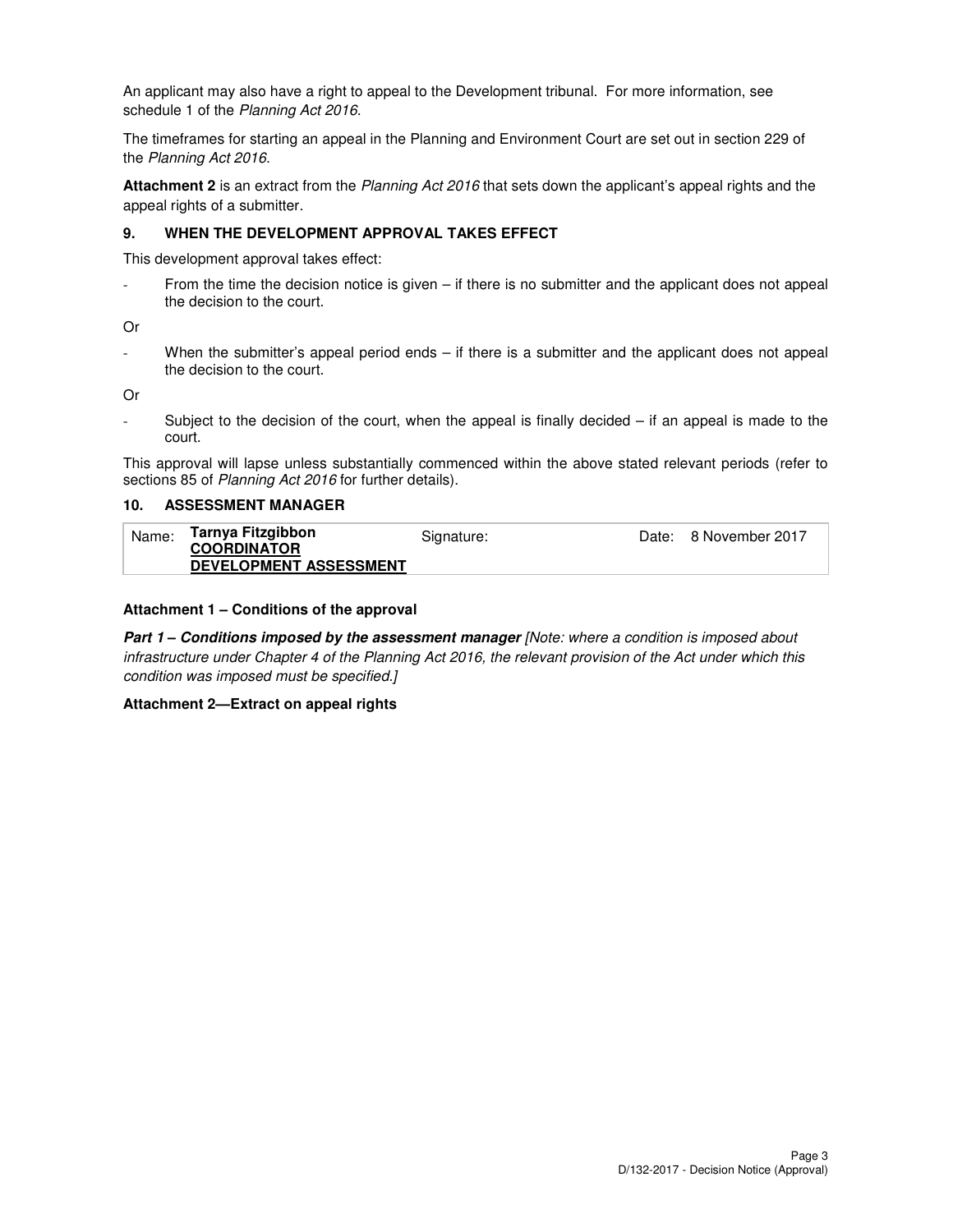

# **Attachment 1 – Part 1**

# **Rockhampton Regional Council Conditions**

PLANNING ACT 2016

# 1.0 ADMINISTRATION

- 1.1 The Developer and his employee, agent, contractor or invitee is responsible for ensuring compliance with the conditions of this development approval.
- 1.2 Where these Conditions refer to "Council" in relation to requiring Council to approve or to be satisfied as to any matter, or conferring on the Council a function, power or discretion, that role may be fulfilled in whole or in part by a delegate appointed for that purpose by the Council.
- 1.3 All conditions, works, or requirements of this development approval must be undertaken and completed:
	- 1.3.1 to Council's satisfaction;
	- 1.3.2 at no cost to Council; and
	- 1.3.3 prior to the issue of the Compliance Certificate for the Survey Plan, unless otherwise stated.

# 2.0 APPROVED PLANS AND DOCUMENTS

2.1 The approved development must be completed and maintained generally in accordance with the approved plans and documents, except where amended by any condition of this development approval:

| Drawing/report<br>title | Prepared by            | Date            | Reference<br>number | Revision |
|-------------------------|------------------------|-----------------|---------------------|----------|
| Reconfiguration<br>Plan | Capricorn Survey Group | 25 October 2017 | 6912-01-ROL         | А        |

2.2 Where there is any conflict between the conditions of this development approval and the details shown on the approved plans and documents, the conditions of this development approval must prevail.

# 3.0 ASSET MANAGEMENT

3.1 Any alteration necessary to electricity, telephone, water mains, sewerage mains, and/or public utility installations resulting from the development or in connection with the development, must be undertaken and completed at no cost to Council.

# ADVISORY NOTES

NOTE 1. Aboriginal Cultural Heritage

It is advised that under section 23 of the Aboriginal Cultural Heritage Act 2003, a person who carries out an activity must take all reasonable and practicable measures to ensure the activity does not harm Aboriginal cultural heritage (the "cultural heritage duty of care"). Maximum penalties for breaching the duty of care are listed in the Aboriginal cultural heritage legislation. The information on Aboriginal cultural heritage is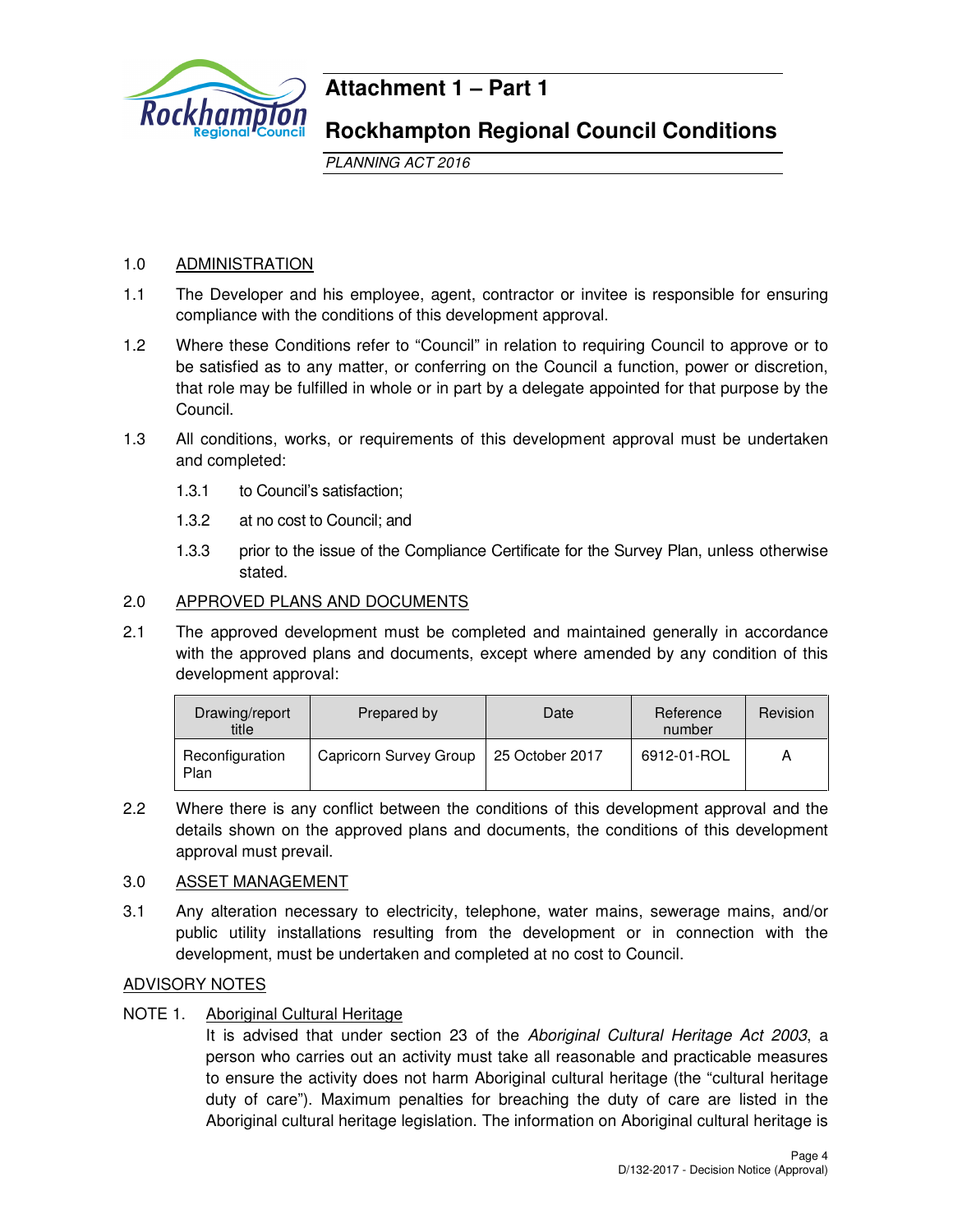available on the Department of Aboriginal and Torres Strait Islander and Partnerships website www.datsip.qld.gov.au.

NOTE 2. General Environmental Duty

General environmental duty under the Environmental Protection Act 1994 prohibits unlawful environmental nuisance caused by noise, aerosols, particles, dust, ash, fumes, light, odour or smoke beyond the boundaries of the development site during all stages of the development including earthworks, construction and operation.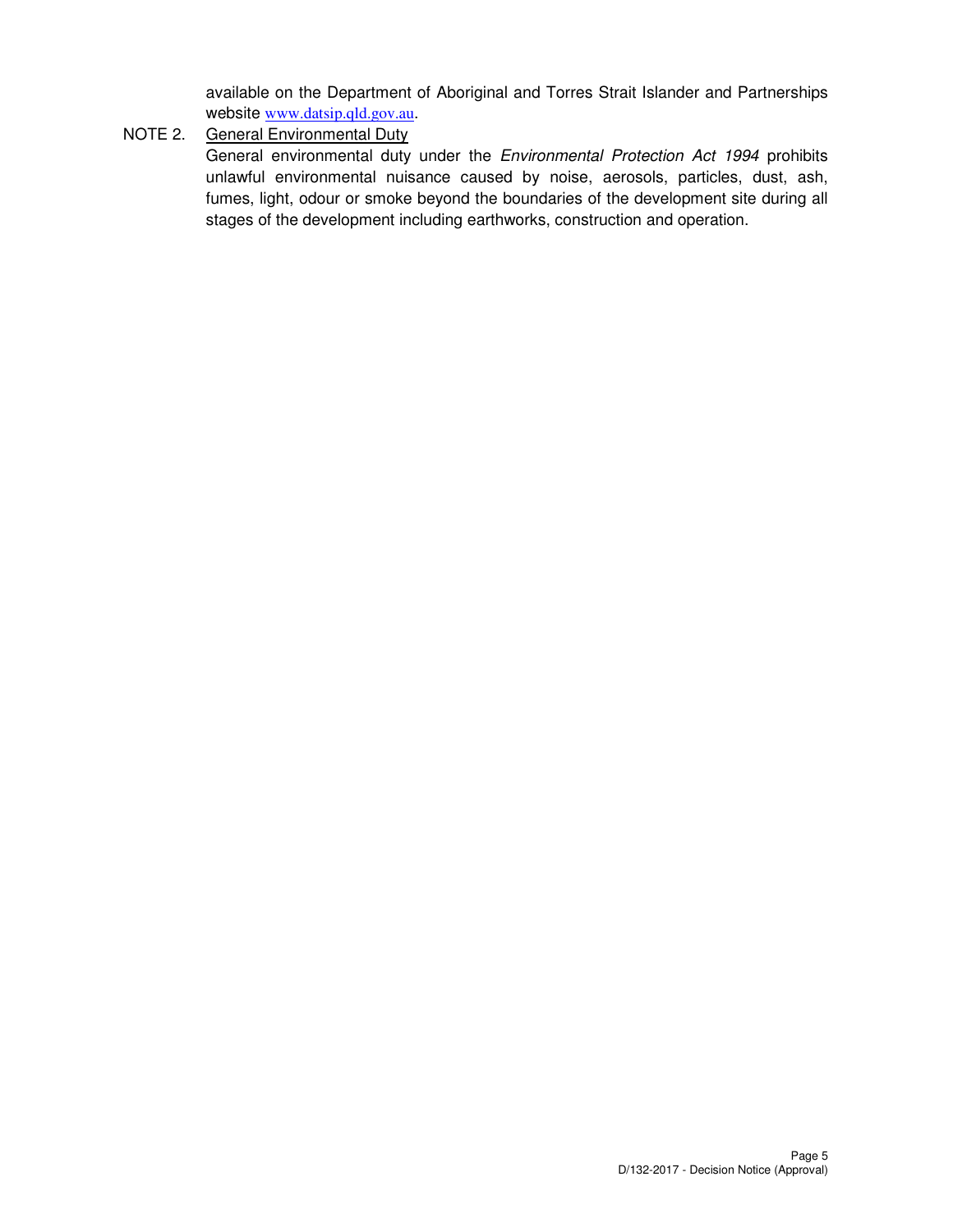

# **Attachment 2 - Appeal Rights**

PLANNING ACT 2016

The following is an extract from the Planning Act 2016 (Chapter 6)

### **Appeal rights**

#### **229 Appeals to tribunal or P&E Court**

- (1) Schedule 1 states—
	- (a) matters that may be appealed to— (i) either a tribunal or the P&E Court; or (ii) only a tribunal; or
	- (iii) only the P&E Court; and
	- (b) the person—
		- (i) who may appeal a matter (the **appellant**); and (ii) who is a respondent in an appeal of the matter; and (iii) who is a co-respondent in an appeal of the matter;
		- and (iv) who may elect to be a co-respondent in an appeal of
	- the matter.
- (2) An appellant may start an appeal within the appeal period. (3) The **appeal period** is—
	- (a) for an appeal by a building advisory agency—10 business days after a decision notice for the decision is given to the agency or
	- (b) for an appeal against a deemed refusal—at any time after the deemed refusal happens; or
	- (c) for an appeal against a decision of the Minister, under chapter 7, part 4, to register premises or to renew the registration of premises—20 business days after a notice is published under section 269(3)(a) or (4); or
	- (d) for an appeal against an infrastructure charges notice— 20 business days after the infrastructure charges notice is given to the person; or
	- (e) for an appeal about a deemed approval of a development application for which a decision notice has not been given—30 business days after the applicant gives the deemed approval notice to the assessment manager; or
	- (f) for any other appeal—20 business days after a notice of the decision for the matter, including an enforcement notice, is given to the person.
	- Note—

See the P&E Court Act for the court's power to extend the appeal period.

- (4) Each respondent and co-respondent for an appeal may be heard in the appeal.
- (5) If an appeal is only about a referral agency's response, the assessment manager may apply to the tribunal or P&E Court to withdraw from the appeal.
- (6) To remove any doubt, it is declared that an appeal against an infrastructure charges notice must not be about—
	- (a) the adopted charge itself; or
	- (b) for a decision about an offset or refund—
		- (i) the establishment cost of trunk infrastructure identified in a LGIP; or
		- (ii) the cost of infrastructure decided using the method
	- included in the local government's charges resolution.
- **230 Notice of appeal**
- (1) An appellant starts an appeal by lodging, with the registrar of the tribunal or P&E Court, a notice of appeal that— (a) is in the approved form; and
	- (b) succinctly states the grounds of the appeal.
- (2) The notice of appeal must be accompanied by the required fee.
- (3) The appellant or, for an appeal to a tribunal, the registrar must, within the service period, give a copy of the notice of appeal to—
- (a) the respondent for the appeal; and
- (b) each co-respondent for the appeal; and
- (c) for an appeal about a development application under schedule 1, table 1, item 1—each principal submitter for the development application; and
- (d) for an appeal about a change application under schedule 1, table 1, item 2—each principal submitter for the change application; and
- (e) each person who may elect to become a co-respondent for the appeal, other than an eligible submitter who is not a principal submitter in an appeal under paragraph (c) or (d); and
- (f) for an appeal to the P&E Court—the chief executive; and
- (g) for an appeal to a tribunal under another Act—any other
- person who the registrar considers appropriate.
- (4) The **service period** is—
	- (a) if a submitter or advice agency started the appeal in the P&E Court—2 business days after the appeal is started; or
- (b) otherwise—10 business days after the appeal is started. (5) A notice of appeal given to a person who may elect to be a
- co-respondent must state the effect of subsection (6) A person elects to be a co-respondent by filing a notice of
- election, in the approved form, within 10 business days after the notice of appeal is given to the person*.*
- **231 Other appeals**
- (1) Subject to this chapter, schedule 1 and the P&E Court Act, unless the Supreme Court decides a decision or other matter under this Act is affected by jurisdictional error, the decision or matter is non-appealable.
- (2) The Judicial Review Act 1991, part 5 applies to the decision or matter to the extent it is affected by jurisdictional error.
- (3) A person who, but for subsection (1) could have made an application under the Judicial Review Act 1991 in relation to the decision or matter, may apply under part 4 of that Act for a statement of reasons in relation to the decision or matter.
- (4) In this section— **decision** includes—
	- (a) conduct engaged in for the purpose of making a decision; and
	- (b) other conduct that relates to the making of a decision; and
	- (c) the making of a decision or the failure to make a decision; and
	- (d) a purported decision; and
	- (e) a deemed refusal.
- **non-appealable**, for a decision or matter, means the decision or matter—
	- (a) is final and conclusive; and
	- (b) may not be challenged, appealed against, reviewed, quashed, set aside or called into question in any other way under the Judicial Review Act 1991 or otherwise, whether by the Supreme Court, another court, a tribunal or another entity; and
	- (c) is not subject to any declaratory, injunctive or other order of the Supreme Court, another court, a tribunal or another entity on any ground.

### **232 Rules of the P&E Court**

- (1) A person who is appealing to the P&E Court must comply with the rules of the court that apply to the appeal.
- (2) However, the P&E Court may hear and decide an appeal even if the person has not complied with rules of the P&E Court.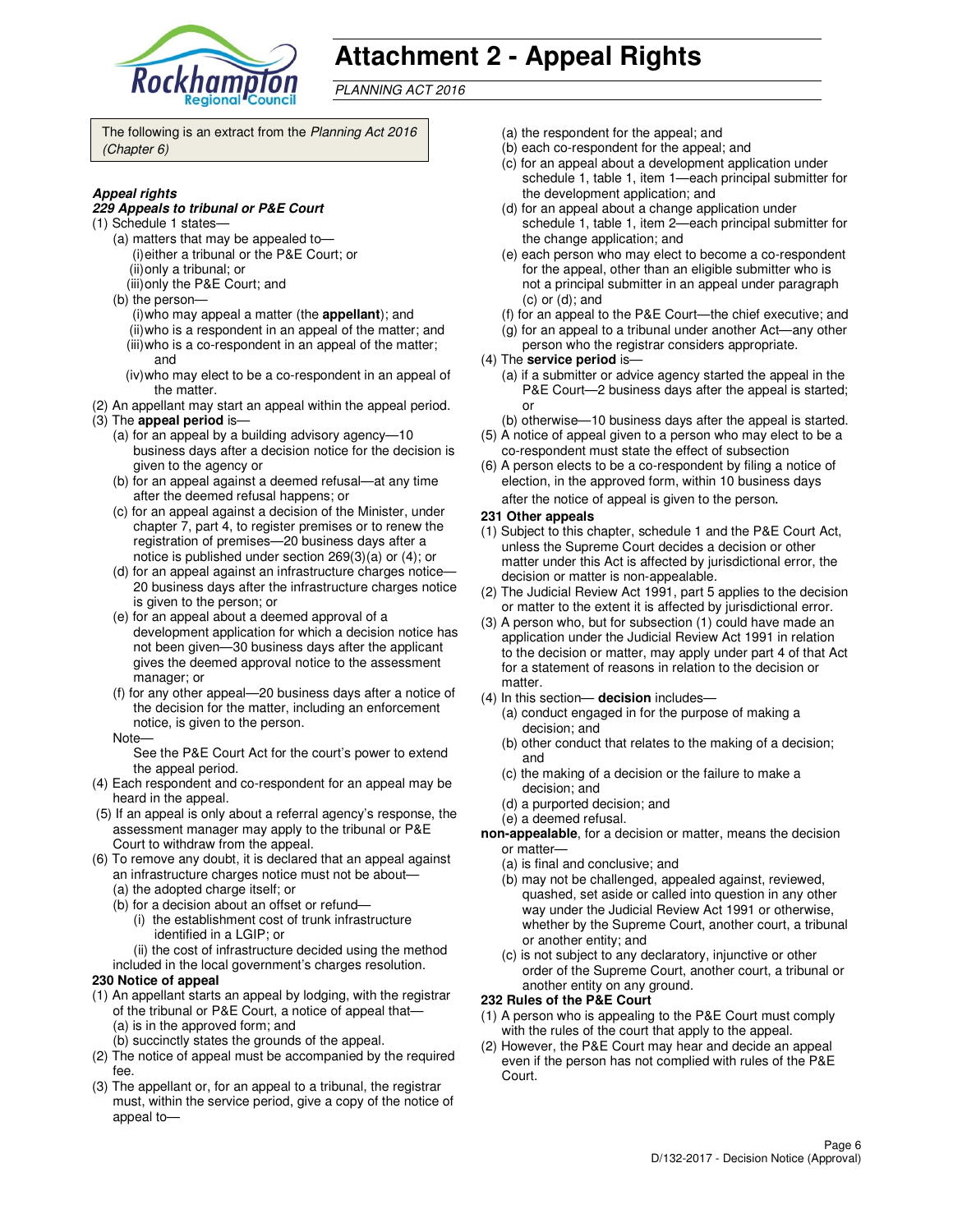

# **Appeal Rights**

PLANNING ACT 2016

#### **Schedule 1 Appeals section 229**

# **1 Appeal rights and parties to appeals**

- (1) Table 1 states the matters that may be appealed to—(a) the P&E court; or (b) a tribunal.
- (2) However, table 1 applies to a tribunal only if the matter involves—
	- (a) the refusal, or deemed refusal of a development application, for—
	- (i) a material change of use for a classified building; or
	- (ii) operational work associated with building work, a retaining wall, or a tennis court; or (b) a provision of a development approval for—
	- (i) a material change of use for a classified building; or
- (ii) operational work associated with building work, a retaining wall, or a tennis court; or
	- (c) if a development permit was applied for—the decision to give a preliminary approval for—
		- (i) a material change of use for a classified building; or
		- (ii) operational work associated with building work, a retaining wall, or a tennis court; or
	- (d) a development condition if—
		- (i) the development approval is only for a material change of use that involves the use of a building classified under the Building Code as a class 2 building; and
		- (ii) the building is, or is proposed to be, not more than 3 storeys; and
		- (iii) the proposed development is for not more than 60 sole-occupancy units; or
	- (e) a decision for, or a deemed refusal of, an extension application for a development approval that is only for a material change of use of a classified building; or
	- (f) a decision for, or a deemed refusal of, a change application for a development approval that is only for a material change of use of a classified building; or
	- (g) a matter under this Act, to the extent the matter relates to—
		- (i) the Building Act, other than a matter under that Act that may or must be decided by the Queensland Building and Construction Commission; or
		- (ii) the Plumbing and Drainage Act, part 4 or 5; or
	- (h) a decision to give an enforcement notice in relation to a matter under paragraphs (a) to (g); or
	- (i) a decision to give an infrastructure charges notice; or
	- (j) the refusal, or deemed refusal, of a conversion application; or
	- (k) a matter that, under another Act, may be appealed to the tribunal; or
	- (l) a matter prescribed by regulation.
- (3) Also, table 1 does not apply to a tribunal if the matter
- involves—
	- (a) for a matter in subsection  $(2)(a)$  to  $(d)$ 
		- (i) a development approval for which the development application required impact assessment; and
		- (ii) a development approval in relation to which the assessment manager received a properly made submission for the development application; or
	- (b) a provision of a development approval about the identification or inclusion, under a variation approval, of a matter for the development.
- (4) Table 2 states the matters that may be appealed only to the P&E Court.
- (5) Table 3 states the matters that may be appealed only to the tribunal.
- (6) In each table—
	- (a) column 1 states the appellant in the appeal; and
	- (b) column 2 states the respondent in the appeal; and
	- (c) column 3 states the co-respondent (if any) in the appeal; and
	- (d) column 4 states the co-respondents by election (if any) in the appeal.
- (7) If the chief executive receives a notice of appeal under section 230(3)(f), the chief executive may elect to be a corespondent in the appeal.

## **Table 1**

| Appeals to the P&E Court and, for certain matters, to a tribunal |                                                                                                                                                                                   |                                                                                          |                                                       |  |
|------------------------------------------------------------------|-----------------------------------------------------------------------------------------------------------------------------------------------------------------------------------|------------------------------------------------------------------------------------------|-------------------------------------------------------|--|
| 1. Development applications<br>An appeal may be made against-    | (a) the refusal of all or part of the development application; or<br>(b) the deemed refusal of the development application; or<br>(c) a provision of the development approval; or | (d) if a development permit was applied for—the decision to give a preliminary approval. |                                                       |  |
| Column 1                                                         | Column 2                                                                                                                                                                          | Column 3                                                                                 | Column 4                                              |  |
| Appellant                                                        | Respondent                                                                                                                                                                        | Co-respondent                                                                            | Co-respondent by election                             |  |
|                                                                  |                                                                                                                                                                                   | $($ if any $)$                                                                           | $(if$ any)                                            |  |
| The applicant                                                    | The assessment<br>manager                                                                                                                                                         | If the appeal is about<br>a concurrence                                                  | 1 A concurrence agency that is<br>not a co-respondent |  |

agency's referral

2 If a chosen Assessment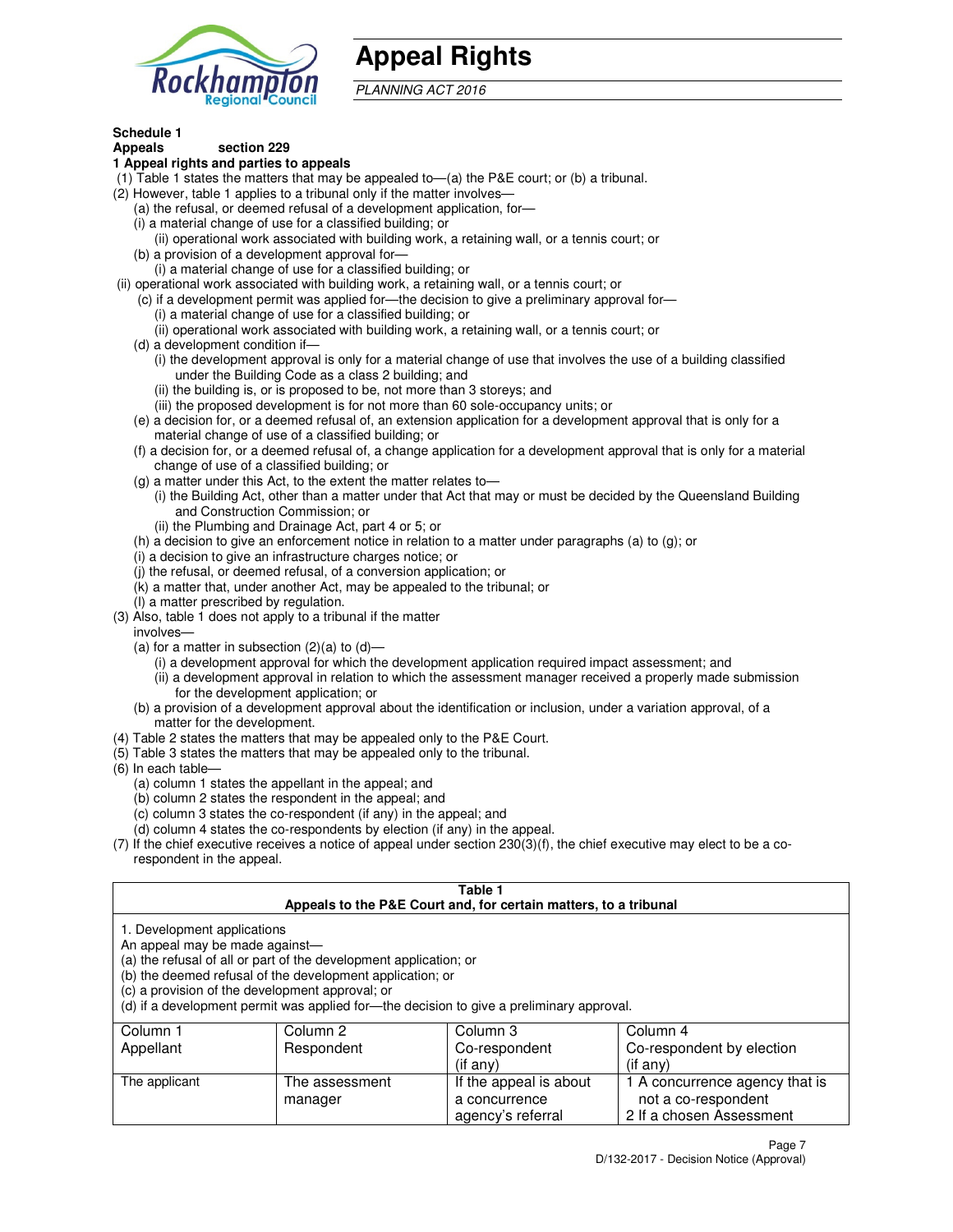| Table 1<br>Appeals to the P&E Court and, for certain matters, to a tribunal                                                                                                                                                                                                                                                                                                                                                                                                                                                                                                                                                                                                                                                                                                                                                                                                                 |                                                                                                                                                                    |                                                                             |                                                                                                                                                                                                                                                                                                                                                 |  |
|---------------------------------------------------------------------------------------------------------------------------------------------------------------------------------------------------------------------------------------------------------------------------------------------------------------------------------------------------------------------------------------------------------------------------------------------------------------------------------------------------------------------------------------------------------------------------------------------------------------------------------------------------------------------------------------------------------------------------------------------------------------------------------------------------------------------------------------------------------------------------------------------|--------------------------------------------------------------------------------------------------------------------------------------------------------------------|-----------------------------------------------------------------------------|-------------------------------------------------------------------------------------------------------------------------------------------------------------------------------------------------------------------------------------------------------------------------------------------------------------------------------------------------|--|
|                                                                                                                                                                                                                                                                                                                                                                                                                                                                                                                                                                                                                                                                                                                                                                                                                                                                                             |                                                                                                                                                                    | response-the<br>concurrence agency                                          | manager is the respondent-<br>the prescribed assessment<br>manager<br>3 Any eligible advice agency for<br>the application<br>4 Any eligible submitter for the<br>application                                                                                                                                                                    |  |
| 2. Change applications<br>An appeal may be made against-<br>(b) a deemed refusal of a change application.                                                                                                                                                                                                                                                                                                                                                                                                                                                                                                                                                                                                                                                                                                                                                                                   |                                                                                                                                                                    |                                                                             | (a) a responsible entity's decision for a change application, other than a decision made by the P&E court; or                                                                                                                                                                                                                                   |  |
| Column 1<br>Appellant                                                                                                                                                                                                                                                                                                                                                                                                                                                                                                                                                                                                                                                                                                                                                                                                                                                                       | Column <sub>2</sub><br>Respondent                                                                                                                                  | Column 3<br>Co-respondent<br>(if any)                                       | Column 4<br>Co-respondent by election<br>(if any)                                                                                                                                                                                                                                                                                               |  |
| 1 The applicant<br>2 If the responsible<br>entity is the<br>assessment<br>manager-an<br>affected entity that<br>gave a pre-request<br>notice or response<br>notice                                                                                                                                                                                                                                                                                                                                                                                                                                                                                                                                                                                                                                                                                                                          | The responsible<br>entity                                                                                                                                          | If an affected entity<br>starts the appeal-the<br>applicant                 | 1 A concurrence agency for the<br>development application<br>2 If a chosen assessment<br>manager is the respondent-<br>the prescribed assessment<br>manager<br>3 A private certifier for the<br>development application<br>4 Any eligible advice agency for<br>the change application<br>5 Any eligible submitter for the<br>change application |  |
| 3. Extension applications<br>An appeal may be made against-<br>Column 1<br>Appellant                                                                                                                                                                                                                                                                                                                                                                                                                                                                                                                                                                                                                                                                                                                                                                                                        | (a) the assessment manager's decision about an extension application; or<br>(b) a deemed refusal of an extension application.<br>Column <sub>2</sub><br>Respondent | Column 3<br>Co-respondent                                                   | Column 4<br>Co-respondent by election                                                                                                                                                                                                                                                                                                           |  |
| 1 The applicant<br>1<br>2 For a matter other<br>than a deemed<br>refusal of an<br>extension<br>application $-$ a<br>concurrence<br>agency, other than<br>the chief executive,<br>for the application                                                                                                                                                                                                                                                                                                                                                                                                                                                                                                                                                                                                                                                                                        | The assessment<br>manager                                                                                                                                          | (if any)<br>If a concurrence<br>agency starts the<br>appeal - the applicant | (if any)<br>If a chosen assessment<br>manager is the respondent $-$ the<br>prescribed assessment manager                                                                                                                                                                                                                                        |  |
| 4. Infrastructure charges notices<br>An appeal may be made against an infrastructure charges notice on 1 or more of the following grounds<br>a) The notice involved an error relating to $-$<br>(i) The application of the relevant adopted charge; or<br>Examples of errors in applying an adopted charge -<br>The incorrect application of gross floor area for a non-residential development<br>Applying an incorrect 'use category', under a regulation, to the development<br>The working out of extra demands, for section 120; or<br>(i)<br>An offset or refund; or<br>(ii)<br>b) The was no decision about an offset or refund; or<br>c) If the infrastructure charges notice states a refund will be given - the timing for giving the refund; or<br>d) The amount of the charge is so unreasonable that no reasonable relevant local government could have<br>imposed the amount. |                                                                                                                                                                    |                                                                             |                                                                                                                                                                                                                                                                                                                                                 |  |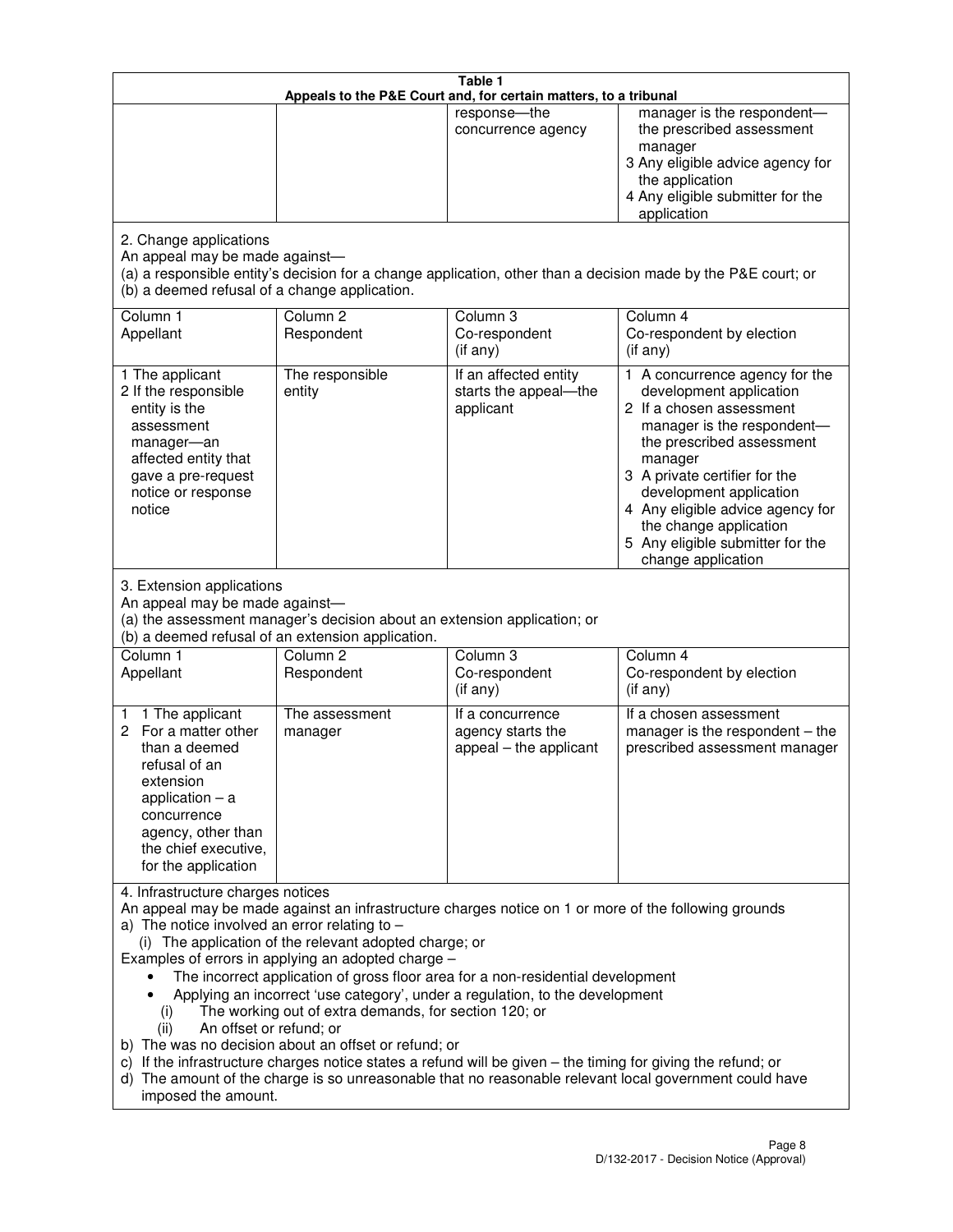| Table 1                                                                                                         |                                                                                                                 |                                                  |                                                                                                                                                                            |  |  |  |
|-----------------------------------------------------------------------------------------------------------------|-----------------------------------------------------------------------------------------------------------------|--------------------------------------------------|----------------------------------------------------------------------------------------------------------------------------------------------------------------------------|--|--|--|
| Column <sub>1</sub>                                                                                             | Appeals to the P&E Court and, for certain matters, to a tribunal<br>Column <sub>2</sub><br>Column 3<br>Column 4 |                                                  |                                                                                                                                                                            |  |  |  |
| Appellant                                                                                                       | Respondent                                                                                                      | Co-respondent<br>(if any)                        | Co-respondent by election<br>(if any)                                                                                                                                      |  |  |  |
| The person given the<br>Infrastructure charges<br>notice                                                        | The local government<br>that gave the<br>infrastructure charges<br>notice                                       | $\blacksquare$                                   |                                                                                                                                                                            |  |  |  |
| 5. Conversion applications<br>An appeal may be made against-<br>(a) the refusal of a conversion application; or | (b) a deemed refusal of a conversion application.                                                               |                                                  |                                                                                                                                                                            |  |  |  |
| Column <sub>1</sub><br>Appellant                                                                                | Column <sub>2</sub><br>Respondent                                                                               | Column <sub>3</sub><br>Co-respondent<br>(if any) | Column 4<br>Co-respondent by election<br>(if any)                                                                                                                          |  |  |  |
| The applicant                                                                                                   | The local government<br>to which the conversion<br>application was made                                         |                                                  |                                                                                                                                                                            |  |  |  |
| 6. Enforcement notices                                                                                          | An appeal may be made against the decision to give an enforcement notice.                                       |                                                  |                                                                                                                                                                            |  |  |  |
| Column <sub>1</sub><br>Appellant                                                                                | Column <sub>2</sub><br>Respondent                                                                               | Column 3<br>Co-respondent<br>(if any)            | Column 4<br>Co-respondent by election<br>(if any)                                                                                                                          |  |  |  |
| The person given the<br>enforcement notice                                                                      | The enforcement<br>authority                                                                                    |                                                  | If the enforcement authority is<br>not the local government for<br>the premises in relation to which<br>the offence is alleged to have<br>happened-the local<br>government |  |  |  |
| 2 Tahle                                                                                                         |                                                                                                                 |                                                  |                                                                                                                                                                            |  |  |  |

| i avic 4<br>Appeals to the P&E Court only                                                                                                                                                                                                                                                                                                       |                                                                                                                                                       |                                                                                   |                                                         |  |  |  |
|-------------------------------------------------------------------------------------------------------------------------------------------------------------------------------------------------------------------------------------------------------------------------------------------------------------------------------------------------|-------------------------------------------------------------------------------------------------------------------------------------------------------|-----------------------------------------------------------------------------------|---------------------------------------------------------|--|--|--|
| 1. Appeals from tribunal<br>section 252, on the ground of-<br>(b) jurisdictional error.                                                                                                                                                                                                                                                         | An appeal may be made against a decision of a tribunal, other than a decision under<br>(a) an error or mistake in law on the part of the tribunal; or |                                                                                   |                                                         |  |  |  |
| Column 1<br>Appellant                                                                                                                                                                                                                                                                                                                           | Column <sub>2</sub><br>Respondent                                                                                                                     | Column <sub>3</sub><br>Co-respondent<br>(i f any)                                 | Column 4<br>Co-respondent by election<br>(if any)       |  |  |  |
| A party to the<br>proceedings for the<br>decision                                                                                                                                                                                                                                                                                               | The other party to the<br>proceedings for the<br>decision                                                                                             | $\overline{\phantom{0}}$                                                          |                                                         |  |  |  |
| 2. Eligible submitter appeals<br>An appeal may be made against the decision to give a development approval, or an approval for a change<br>application, to the extent that the decision relates to-<br>(a) any part of the development application for the development approval that required impact assessment; or<br>(b) a variation request. |                                                                                                                                                       |                                                                                   |                                                         |  |  |  |
| Column 1<br>Appellant                                                                                                                                                                                                                                                                                                                           | Column <sub>2</sub><br>Respondent                                                                                                                     | Column 3<br>Co-respondent<br>(if any)                                             | Column 4<br>Co-respondent by election<br>$($ if any $)$ |  |  |  |
| 1 For a development<br>application-an<br>eligible submitter for<br>the development                                                                                                                                                                                                                                                              | 1 For a development<br>application-the<br>assessment<br>manager                                                                                       | 1 The applicant<br>2 If the appeal is<br>about a concurrence<br>agency's referral | Another eligible<br>submitter for the<br>application    |  |  |  |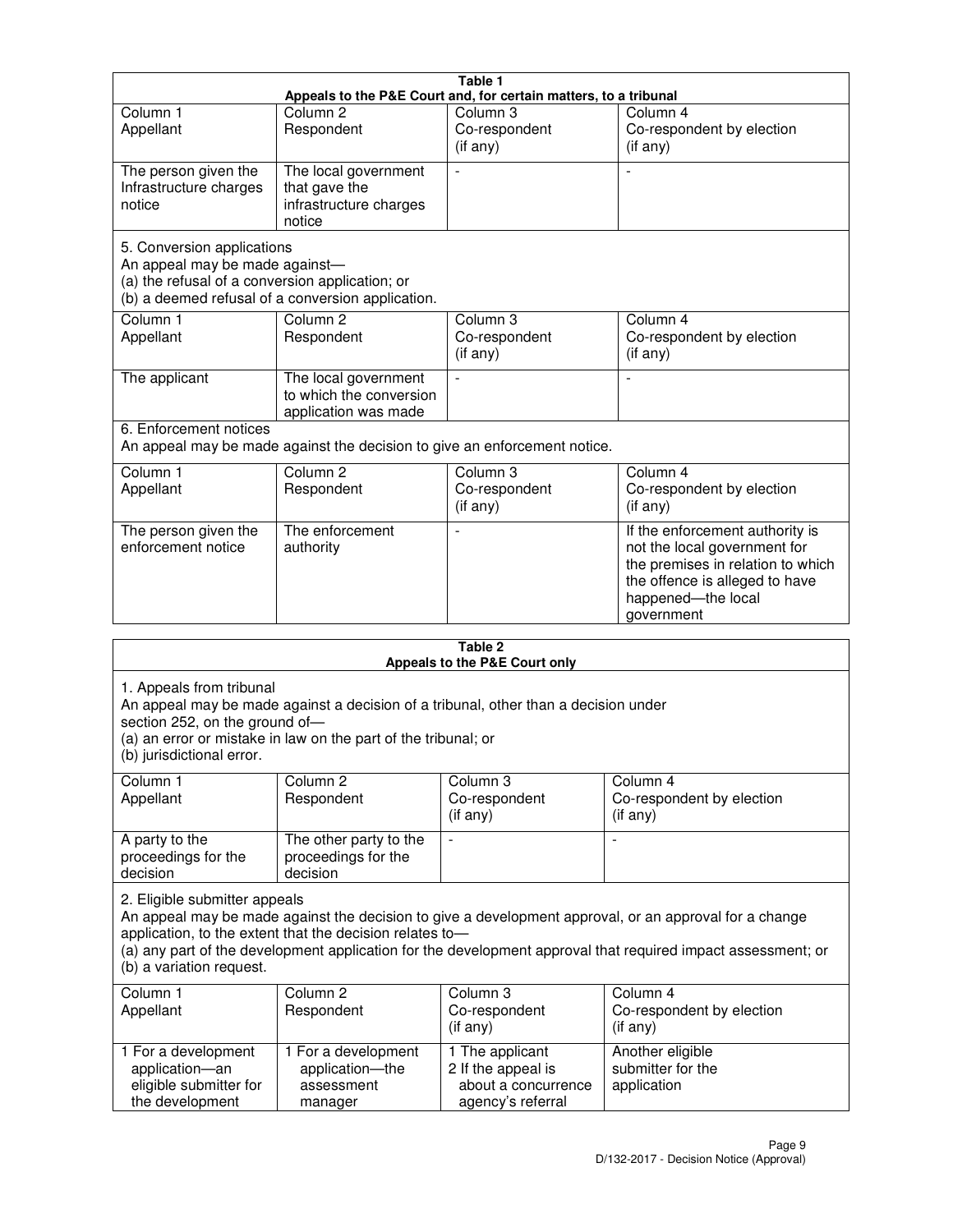|                                                                                                                                                                                                                                                                                               |                                                                                                                                                                                                                                         | Table 2<br>Appeals to the P&E Court only                                                                                |                                                                                                           |
|-----------------------------------------------------------------------------------------------------------------------------------------------------------------------------------------------------------------------------------------------------------------------------------------------|-----------------------------------------------------------------------------------------------------------------------------------------------------------------------------------------------------------------------------------------|-------------------------------------------------------------------------------------------------------------------------|-----------------------------------------------------------------------------------------------------------|
| application<br>2 For a change<br>application-an<br>eligible submitter for<br>the change<br>application                                                                                                                                                                                        | 2 For a change<br>application-the<br>responsible entity                                                                                                                                                                                 | response-the<br>concurrence agency                                                                                      |                                                                                                           |
| required impact assessment; or<br>(b) a variation request.                                                                                                                                                                                                                                    | 3. Eligible submitter and eligible advice agency appeals<br>An appeal may be made against a provision of a development approval, or failure to<br>include a provision in the development approval, to the extent the matter relates to- |                                                                                                                         | (a) any part of the development application or the change application, for the development approval, that |
| Column 1<br>Appellant                                                                                                                                                                                                                                                                         | Column <sub>2</sub><br>Respondent                                                                                                                                                                                                       | Column 3<br>Co-respondent<br>(if any)                                                                                   | Column 4<br>Co-respondent by election<br>(i f any)                                                        |
| 1 For a development<br>application-an<br>eligible submitter for<br>the development<br>application<br>2 For a change<br>application-an<br>eligible submitter for<br>the change<br>application<br>3 An eligible advice<br>agency for the<br>development<br>application or<br>change application | 1 For a development<br>application-the<br>assessment<br>manager<br>2 For a change<br>application-the<br>responsible entity                                                                                                              | 1 The applicant<br>2 If the appeal is<br>about a concurrence<br>agency's referral<br>response-the<br>concurrence agency | Another eligible submitter for the<br>application                                                         |
| 4. Compensation claims<br>An appeal may be made against-                                                                                                                                                                                                                                      | (a) a decision under section 32 about a compensation claim; or<br>(b) a decision under section 265 about a claim for compensation; or<br>(c) a deemed refusal of a claim under paragraph (a) or (b).                                    |                                                                                                                         |                                                                                                           |
| Column 1<br>Appellant                                                                                                                                                                                                                                                                         | Column 2<br>Respondent                                                                                                                                                                                                                  | Column 3<br>Co-respondent<br>(if any)                                                                                   | Column 4<br>Co-respondent by election<br>(i f any)                                                        |
| A person dissatisfied<br>with the decision                                                                                                                                                                                                                                                    | The local<br>government to which<br>the claim was made                                                                                                                                                                                  |                                                                                                                         | $\blacksquare$                                                                                            |
| 5. Registered premises                                                                                                                                                                                                                                                                        | An appeal may be made against a decision of the Minister under chapter 7, part 4.                                                                                                                                                       |                                                                                                                         |                                                                                                           |
| Column <sub>1</sub><br>Appellant                                                                                                                                                                                                                                                              | Column <sub>2</sub><br>Respondent                                                                                                                                                                                                       | Column 3<br>Co-respondent<br>(if any)                                                                                   | Column 4<br>Co-respondent by election<br>(if any)                                                         |
| 1 A person given a<br>decision notice about<br>the decision<br>2 If the decision is to<br>register premises or<br>renew the<br>registration of<br>premises-an owner<br>or occupier of                                                                                                         | The Minister                                                                                                                                                                                                                            | $\overline{\phantom{a}}$                                                                                                | If an owner or occupier starts the<br>appeal – the owner of the<br>registered premises                    |